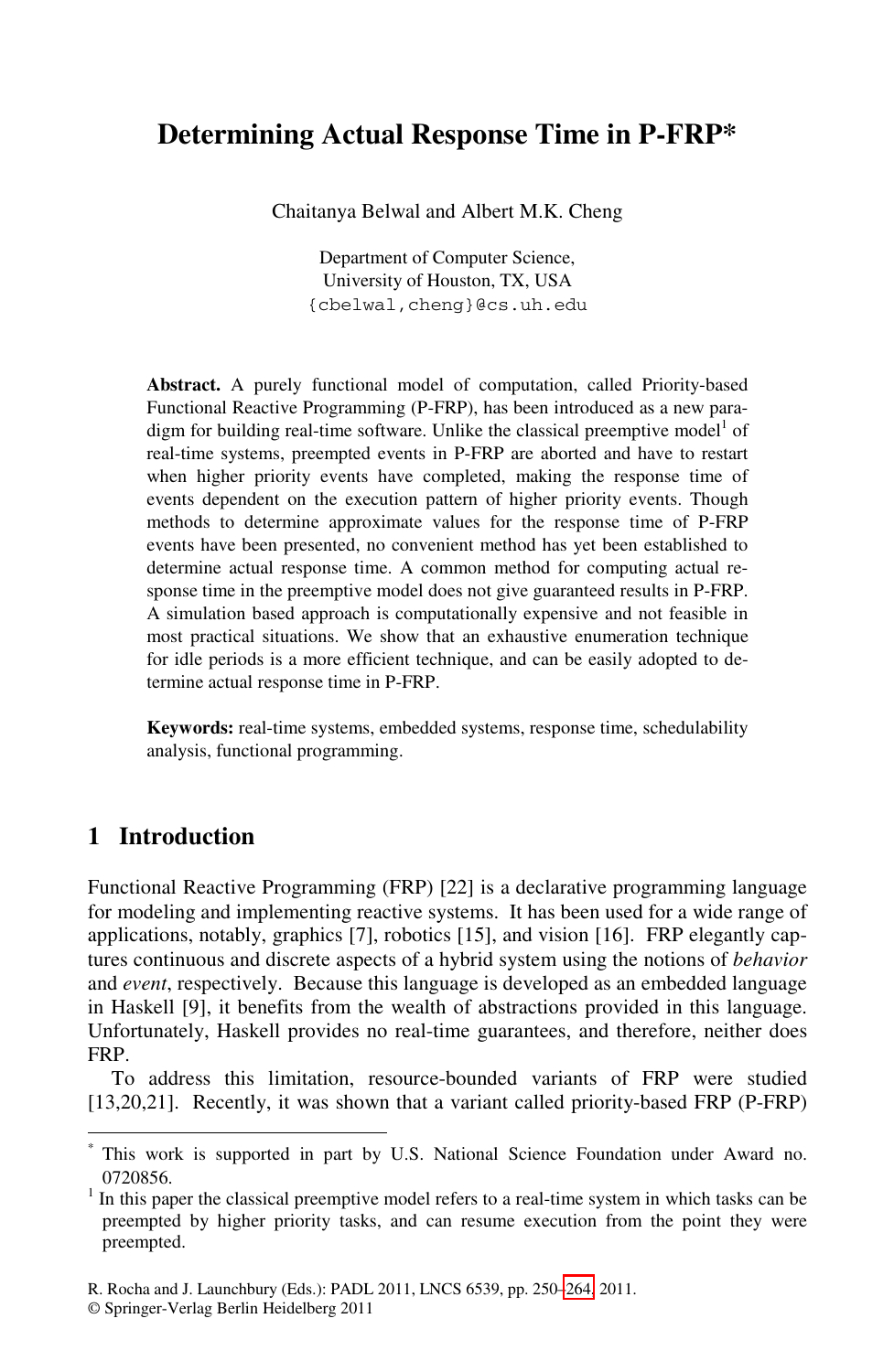[13], combines both the semantic properties for FRP, guarantees resource boundedness, and supports assigning different priorities to different events.

In P-FRP, higher priority events can preempt lower-priority ones. However, a requirement [19] in the functional programming model is that the state of the system cannot be changed, and no function can have side effects. Hence, to maintain this guarantee of stateless execution, the functional programming paradigm requires the execution of a function to be atomic in nature. To comply with this requirement, as well as allow preemption of lower priority events, P-FRP implements a transactional model of execution. Using only a copy of the state during event execution and atomically committing these changes at the end of the event handler, P-FRP ensures that handling an event is an "all or nothing" proposition. This preserves the easily understandable semantics of the FRP and provides a programming model where response times to different events can be tweaked by the programmer, without ever affecting the semantic soundness of the program. Thus, a clear separation between the semantics of the program and responsiveness of each handler is achieved.

This transactional execution model used in P-FRP is not new, and such models have been presented in the past. These are the transactional memory systems [11] and lock-free execution for critical sections [1]. The development of these systems was primarily motivated by the need to avoid concurrency or precedence constraint issues, which have been a problem in the classical preemptive model [18]. Studies on the temporal properties of the transactional model are being done by some research groups. However, the response time studies currently available [1,8] provide only basic schedulability analysis by modifying existing methods developed for the preemptive model. A study to find actual response time for this execution model has not been presented yet.

Previous work on P-FRP [13,17] provided basic results on schedulability and approximate upper bounds on response times. Though approximate upper bounds provide only a general idea on the schedulability of events, the methods to compute them are much faster [4,6,17]. In this paper we use the term 'actual' to differentiate from approximate or bounded response time. Actual response time is a more accurate indicator of the temporal properties of events in the system. Hence, actual response time is more useful when an accurate modeling of the system is required , such as in the design phase of a real-time system, or in developing exact schedulability tests.

An iterative method first presented by Audsley et al in [2] (termed Audsley's method in this paper), is a common approach for determining actual response time in the preemptive model. In this method, it is assumed that the amount of processor time taken by an event to execute, is constant and equal to its worst-case execution time (WCET). However, since a preempted event is aborted, the amount of processor time taken by a lower priority event in P-FRP to complete execution, can be larger than its WCET, and thus not known *a priori*. Due to this reason the method in [2] is not guaranteed to work with P-FRP (see section 3 for example), and new methods for determining actual response time in P-FRP are required.

### **1.1 Contributions**

This paper presents an efficient algorithm that can be used in place of a simulation, to determine the actual response times of events in P-FRP. This is an essential step for making this technology practically usable since it is not feasible to work out these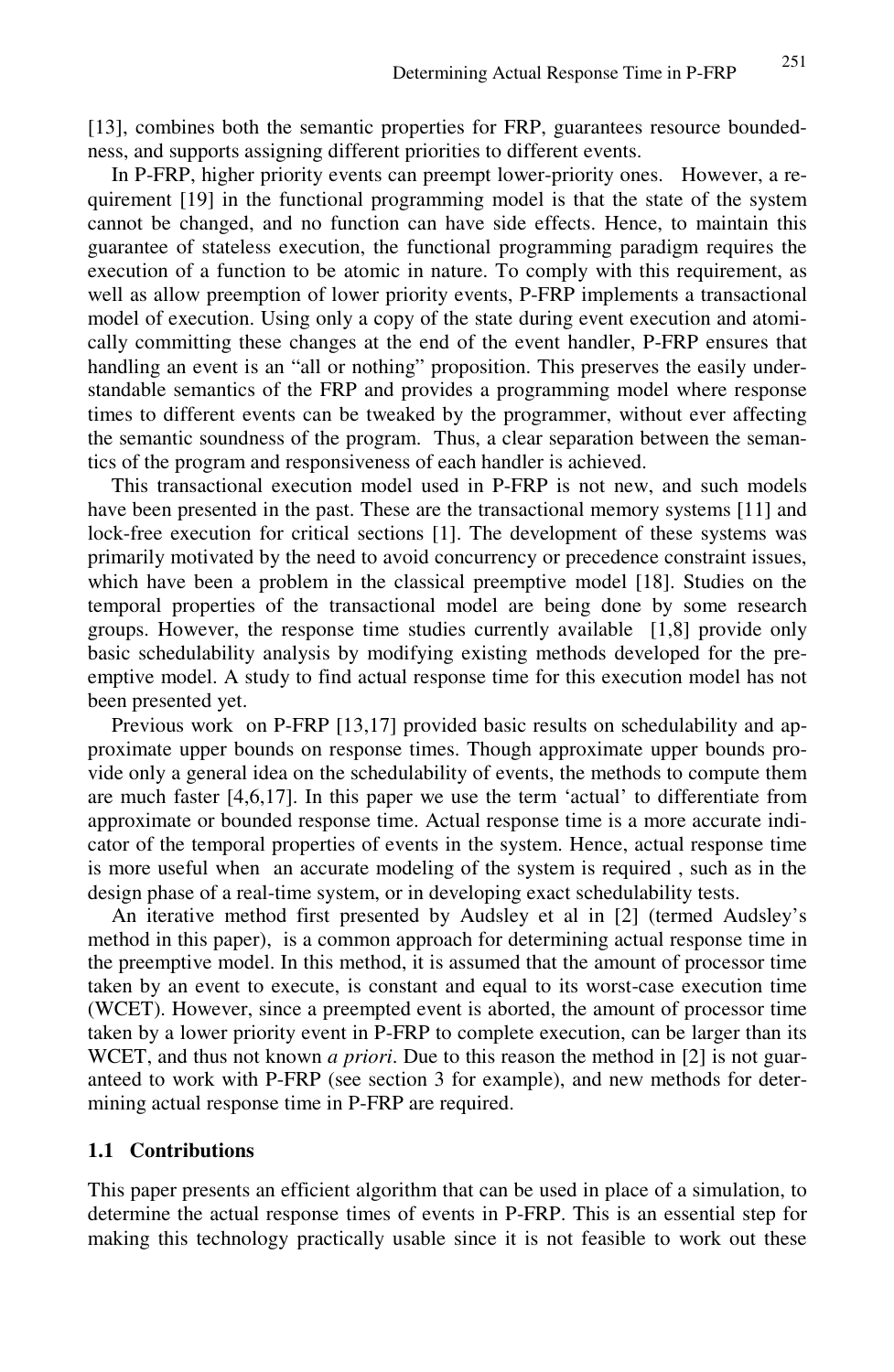response times by hand or ad-hoc methods. To conform to terminology used in referenced real-time system papers, P-FRP events will be referred to as tasks in the rest of this paper.

After reviewing basic concepts and the P-FRP execution model (Section 2) we:

- Present Audsley's iterative method for computing actual response time in the preemptive model (Section 3)
- Present an enumeration technique for idle periods, which has been termed as the *gap-enumeration* method (Section 4)
- Present an algorithm that determines the actual response time of a task using the gap-enumeration method (Section 5)
- Provide performance analysis between the time accurate and gap-enumeration algorithms (Section 6)

And conclude by reviewing related work (Section 7) and a reflection on these results (Section 8).

# **2 Basic Concepts and Execution Model of P-FRP**

In this section, we introduce the basic concepts and the notation used to denote these concepts in the rest of the paper. In addition, we review the P-FRP execution model and assumptions made in this study.

## **2.1 Basic Concepts**

Essential concepts for P-FRP are tasks and their associated priority, their associated time period and the dual concept of arrival rate, and their processing time; the concept of a time interval and release offset therein. In our task model, all these assumed to be known *a priori*. The notation and formal definitions for these concepts as well as a few others used in the paper are as follows:

- Let **task set**  $\Gamma_n = {\tau_1, \tau_2, ..., \tau_n}$  be a set of *n* periodic tasks
- The **priority** of  $\tau_k \in \Gamma_n$  is the positive integer *k*, where a higher number implies higher priority
- $T_k$  is the **arrival time period** between two successive jobs of  $\tau_k$
- $C_k$  is the **worst-case execution time** for  $\tau_k$
- $t_{conv}(k)$  is the time taken to make a **copy** of the state before  $\tau_k$  starts execution (see section 2.2.1)
- $t_{\text{restore}}(k)$  is the time taken to **restore** the state after  $\tau_k$  has completed execution (see section 2.2.1)
- $P_k$  is the **processing time** for  $\tau_k$ . Processing of a task includes execution as well as copy and restore operations. Hence,  $P_k = t_{copy}(k) + C_k + t_{restore}(k)$
- $R_{k,m}$  represents the **release time** of the  $m^{\text{th}}$  job of  $\tau_k$
- $\Phi_k$  represents the **release offset** which is the release time of the first job of  $\tau_k$ . Or,  $\Phi_k = R_{k,1}$ . Hence,  $R_{k,m} = \Phi_k + (m-1) \cdot T_k$
- A **level-***k* **idle point** is a point in time, *t* in which no task having a priority *k* or higher is awaiting execution and ready to execute strictly before *t*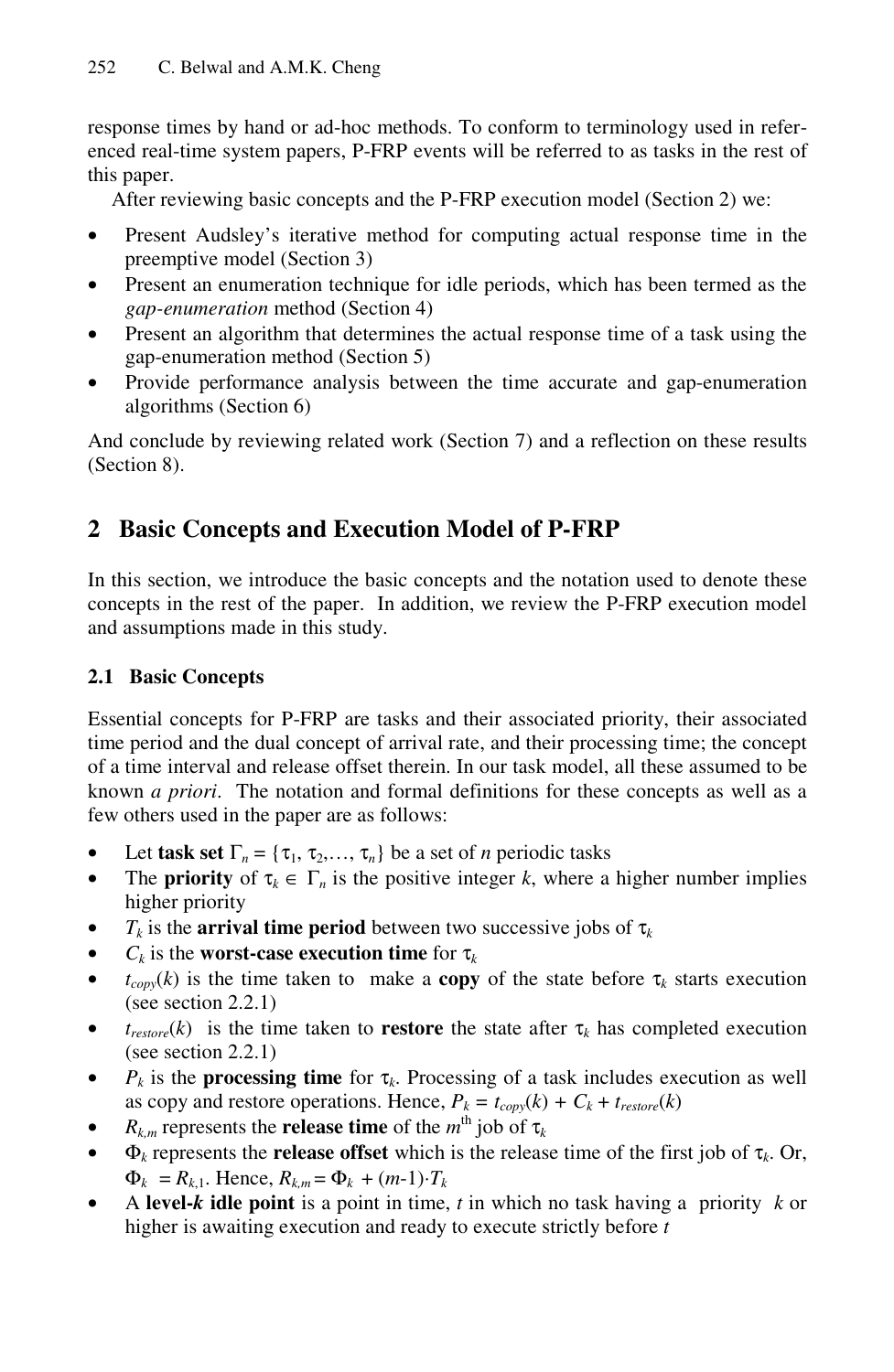- A finite contiguous interval of non-zero length  $[t_1, t_2)$  is a *k***-gap**, if every  $t \in [t_1, t_2)$ , is a level- $(k+1)$  idle point.
- The **threshold** of the *k*-gap  $[t_1, t_2)$  is time  $t_1$
- **•**  $\text{Tr} \int_{t_1}^{t_2} \text{ represent the **time window** for analyzing gaps, such that: ∀ $t \in \text{Tr} \int_{t_1}^{t_2}$ ,  $t_1 \leq t_2$$ 
	- $lt t_2 \wedge t_1 \neq t_2$ . This new notation is used to differentiate from *k*-gap time intervals
- *D<sub>k</sub>* is the **relative deadline** of  $\tau_k$ . If some job of  $\tau_k$  is released at time  $R_{k,m}$  then  $\tau_k$ should complete processing by time  $R_{k,m} + D_k$ , otherwise  $\tau_k$  will have a **deadline miss.** In this paper,  $D_k = T_k$
- A gap set  $\sigma_k(T|_{t_1}^{t_2})$  contains all the unique *k*-gaps present in the time interval T  $|_{t_1}^{t_2}$ . The *k*-gaps present in  $\sigma_k$ (T  $|_{t_1}^{t_2}$ ) are also disjoint:

for any two gaps  $[t_{x1}, t_{y1}), [t_{x2}, t_{y2}) \in \sigma_k(T \big|_{t_1}^{t_2}), \text{ if } t \in [t_{x1}, t_{y1}) \text{ then } t \notin [t_{x2}, t_{y2})$ 

- $|\sigma_k(T|_{t_1}^{t_2})|$  represents the number of *k*-gaps present in  $\sigma_k(T|_{t_1}^{t_2})$
- The **gap-transformation function**  $\lambda(\sigma_k(T | t_1^2), \Gamma_n)$  takes as input the gap set  $\sigma_k$ , and task set  $\Gamma_n$ . The function returns the gap set of the next lower priority task:  $\sigma_{k-1}(\mathrm{T}|_{t_1}^{t_2}) = \lambda(\sigma_k(\mathrm{T}|_{t_1}^{t_2}))$
- The gap-search function  $\mu(\sigma_k(T \vert_{t_1}^{t_2}), P_k)$  takes as input, the gap set  $\sigma_k(T \vert_{t_1}^{t_2})$  and  $P_k$ , and returns the earliest *k*-gap larger than or equal to  $P_k$  present in  $\sigma_k$ :

 $[t_{x1}, t_{y1}) = \mu(\sigma_k(T \mid_{t_1}^{t_2}), P_k)$ , such that:

$$
t_{y1} - t_{x1} \ge P_k \wedge \mathbb{1}[t_x, t_y] \in \sigma_k(\mathbf{T}|_{t_1}^{t_2}) \wedge t_y - t_x > P_k \wedge t_x < t_{x1}
$$

If the gap search function returns a *k*-gap with threshold less than 0, then a *k*-gap larger than  $P_k$  does not exist in  $\sigma_k(T \vert_{t_1}^{t_2})$ 

- The **computational steps** of an algorithm is a numerical measurement of the number of times major iterations of the algorithm have been performed during execution. This value gives us a general idea of the performance of the algorithms considered in this paper
- The **response time** of a  $\tau_k$  written as  $RT_k$  is the relative time after its release at which  $\tau_k$  completes processing
- **Interference** on  $\tau_k$  is the action where the processing of  $\tau_k$  is interrupted by the release of a higher priority task. In P-FRP, an interference forces  $\tau_k$  to abort and re-process later.

## **2.2 Execution Model and Assumptions**

In this study all tasks are assumed to execute in a uniprocessor system with no precedence constraints. When a job of higher priority task  $\tau_i$  is released, it can immediately preempt an executing lower priority task, and changes made by the lower priority task are rolled back. The lower priority task will be restarted when the higher priority task has completed processing. Due to P-FRP's transactional nature of execution, all tasks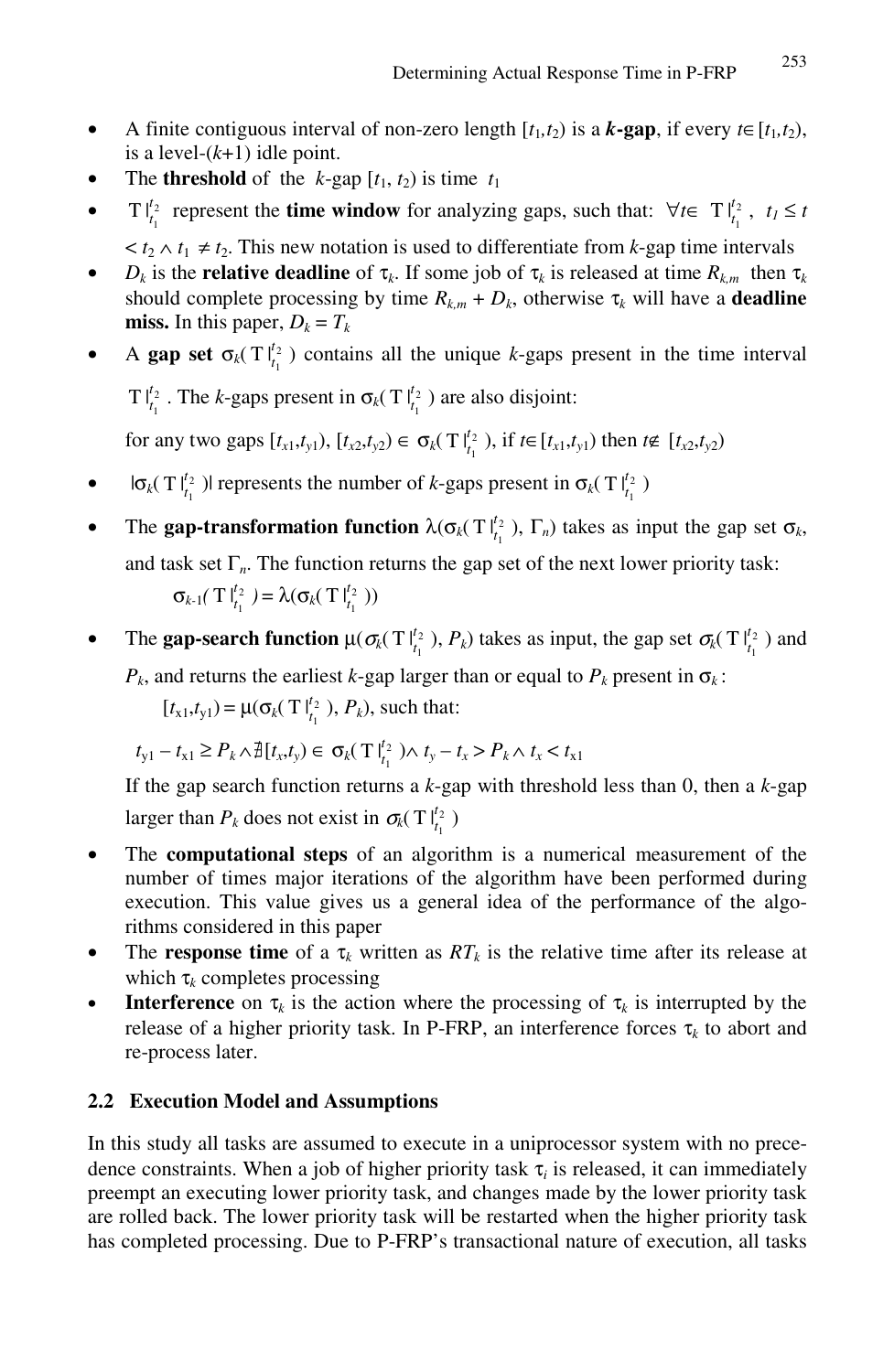are assumed to run without concurrency constraints. In the algorithms to derive the actual response time of task  $\tau_i$ , we have considered the release offset of  $\tau_i$  to be 0.

When some task is released, it enters a processing queue *Q* which is arranged by priority order, such that all arriving higher priority tasks are moved to the head of the queue. The length of the queue is bounded, and no two instances of the same task can be present in the queue at the same time. This requires a task to complete processing before the release of its next job. To maintain this requirement we assume a *hard* realtime system with task deadline equal to the time period between jobs. Hence,  $\forall \tau_k \in \Gamma_n$ ,  $D_k = T_k$ . A task set is schedulable in some time interval, only if no task in the set has a deadline miss.

Once  $\tau_i$  enters Q two situations are possible. If a task of lower priority than *i* is being processed, it will be immediately preempted and  $\tau_i$  will start processing. If a task of higher priority than  $\tau_i$  is being processed, then  $\tau_i$  will wait in the *Q* and start processing only after the higher priority task has completed. An exception to the immediate preemption is made during *copy* and *restore* operations which is explained in the following paragraph.

### **2.2.1 Copy and Restore Operations**

In P-FRP, when a task starts processing it creates a 'scratch' state, which is a *copy* of the current state of the system. Changes made during the processing of this task are maintained inside such a state. When the task has completed, the 'scratch' state is *restored* into the final state in an atomic operation. Therefore, during the restoration and copy operations, the task being processed cannot be preempted by higher priority tasks. If the task is preempted after copy but before the restore operation, the scratch state is simply discarded. The context-switch between tasks only involves a state copy operation for the task that will be commencing processing. The time taken for copy  $(t_{conv}(k))$  and restore  $(t_{restore}(k))$  operations of  $\tau_k$  is part of the processing time of the task,  $P_k$ .

Our current methods do not yet account for situations where higher priority tasks cannot preempt lower priority tasks. Hence, for the methods presented in this paper, the values of  $t_{copy}(k)$  and  $t_{resource}(k)$  for all tasks are kept same and equal to a single discrete time unit. Hence,  $\forall k \in \Gamma_n$ ,  $t_{conv}(k) = t_{restore}(k) = 1$ .

Such small values of  $t_{copy}(k)$  and  $t_{reslore}(k)$  are reasonable as copy and restore operations are only a fraction of the worst-case execution time of the task. However, for greater precision of results, in ongoing work we are developing methods where the values of  $t_{\text{restore}}(k)$  and  $t_{\text{copy}}(k)$  could be variable.

#### **2.2.2 Critical Instant in P-FRP**

In response time analysis for fixed-priority scheduling, a *critical-instant* of release is assumed. Critical instant is the time, at which task releases lead to the worst-case response time (WCRT) [14] of the task being analyzed. In their seminal work, Liu and Layland [14] showed that in fixed-priority scheduling for the preemptive model, the critical-instant for a lower priority task  $\tau_i$  occurs when it is released at the same time as all higher priority tasks. Or, the release offset of task  $\tau$ <sub>*i*</sub> and higher priority tasks is the same. This is also termed as a *synchronous* release of tasks. As shown in [3], for P-FRP, a *synchronous* release of  $\tau$ <sub>*i*</sub> and higher priority tasks is not guaranteed to result in the WCRT of  $\tau_i$ .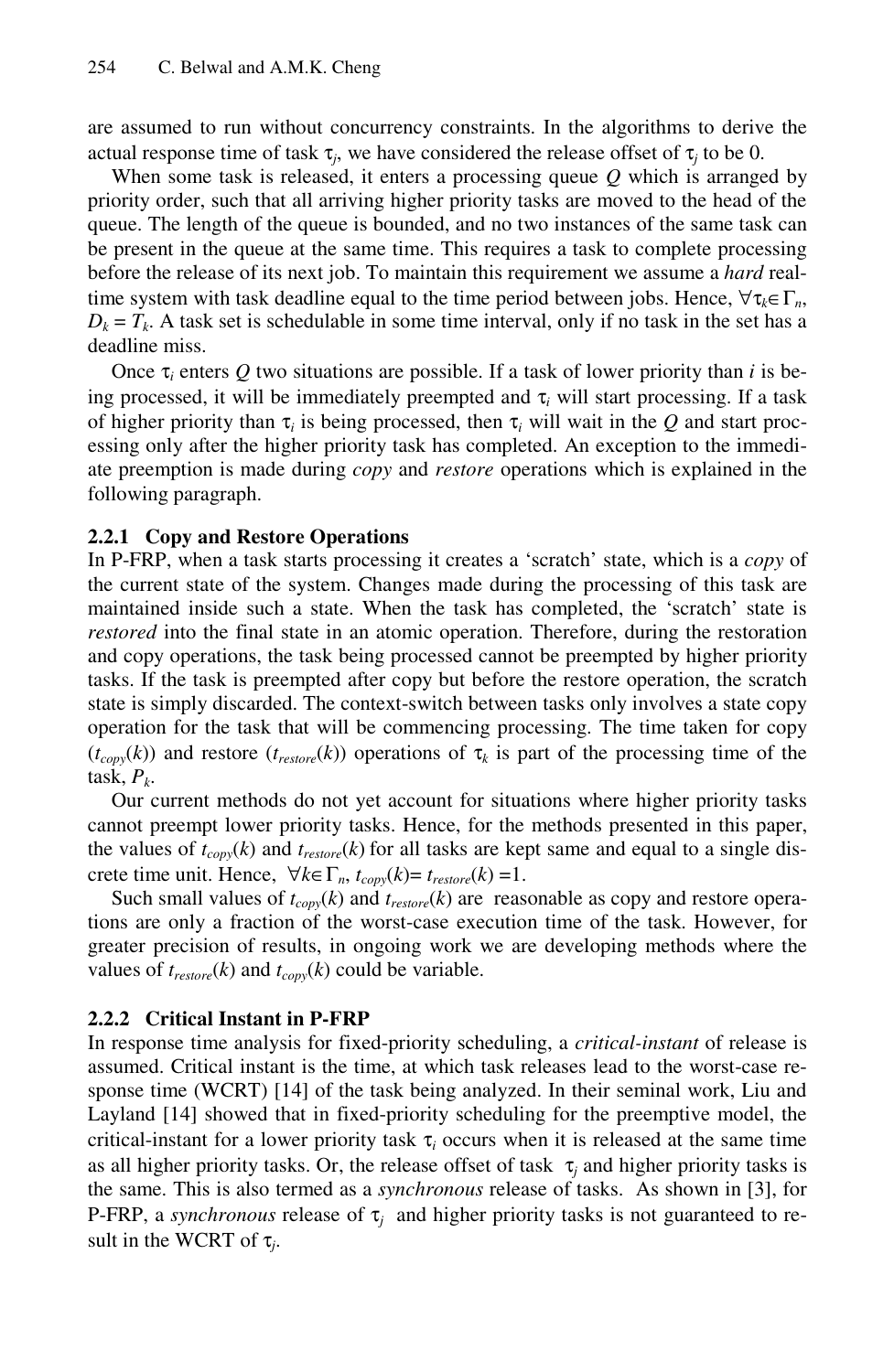The methods presented in this paper, determine the response time of a task only for a user specified release offset of higher priority tasks. Hence, the release offsets required by the methods presented in this paper, are assumed to be known *a priori*. These release offsets, may or may not lead to the WCRT for the task being analyzed. To determine the WCRT for a given P-FRP task, all possible combinations of release offsets of higher priority tasks have to be generated. Then the time-accurate or gapenumeration algorithms, presented in this paper, have to be used to compute the actual release time under each of the possible release offset combinations. Finally, the highest value of the response time computed under each release offset combination will be the WCRT for the task.

## **3 Computing Actual Response Time in the Preemptive Model**

In an important paper, Audsley et al [2] demonstrated that if tasks are synchronously released, the response time of  $\tau_i$  ( $RT_i$ ) can be determined using the following equation:

$$
RT_i = P_i + B_i + \sum_{\forall j > i} \left| \frac{RT_i}{T_j} \right| \cdot P_j \tag{3.1}
$$

 $B_i$  is the blocking time due to concurrency control protocols, which is not applicable in our case. Since  $RT_i$  appears on both sides of the equation, an iterative approach using initial approximate values of  $RT_i$  can be used. If  $RT_i$  represents the  $n^{\text{th}}$  approximate value of  $RT_i$ , and ignoring the blocking time, equation 3.1 can be written as:

$$
RT_i^{n+1} = P_i + \sum_{\forall j > i} \left[ \frac{RT_i^n}{T_j} \right] \cdot P_j \tag{3.2}
$$

The iteration starts with  $RT_i^0 = 0$  and terminates when  $RT_i^{n+1} = RT_i^n$ . Since, in the preemptive model a synchronous release leads to the WCRT, equation 3.1 also computes the WCRT for a task. As shown in [2], equation 3.1 can also be modified to determine response time when tasks have non-zero offsets (tasks are released *asynchronously*) or encounter *release jitter*.

Let's take a simple application of this equation, using the following P-FRP task set:

| Task       |          |              |
|------------|----------|--------------|
| τ          | 20       | 100          |
| $\tau_{2}$ | 20       | 70           |
| τ.         | $\left($ | $40^{\circ}$ |

We have to compute the response time of  $\tau_1$  using equation 3.1, assuming a synchronous release of tasks. The iterations of the computation are given below:

$$
\#1, n=0: RT_1^1 = 20 + (\left\lceil \frac{0}{40} \right\rceil \cdot 10 + \left\lceil \frac{0}{70} \right\rceil \cdot 20) = 20 \qquad \#3, n=2: RT_1^3 = 20 + (\left\lceil \frac{50}{40} \right\rceil \cdot 10 + \left\lceil \frac{50}{70} \right\rceil \cdot 20) = 60
$$
  

$$
\#2, n=1: RT_1^2 = 20 + (\left\lceil \frac{20}{40} \right\rceil \cdot 10 + \left\lceil \frac{20}{70} \right\rceil \cdot 20) = 50 \qquad \#4, n=3: RT_1^4 = 20 + (\left\lceil \frac{60}{40} \right\rceil \cdot 10 + \left\lceil \frac{60}{70} \right\rceil \cdot 20) = 60
$$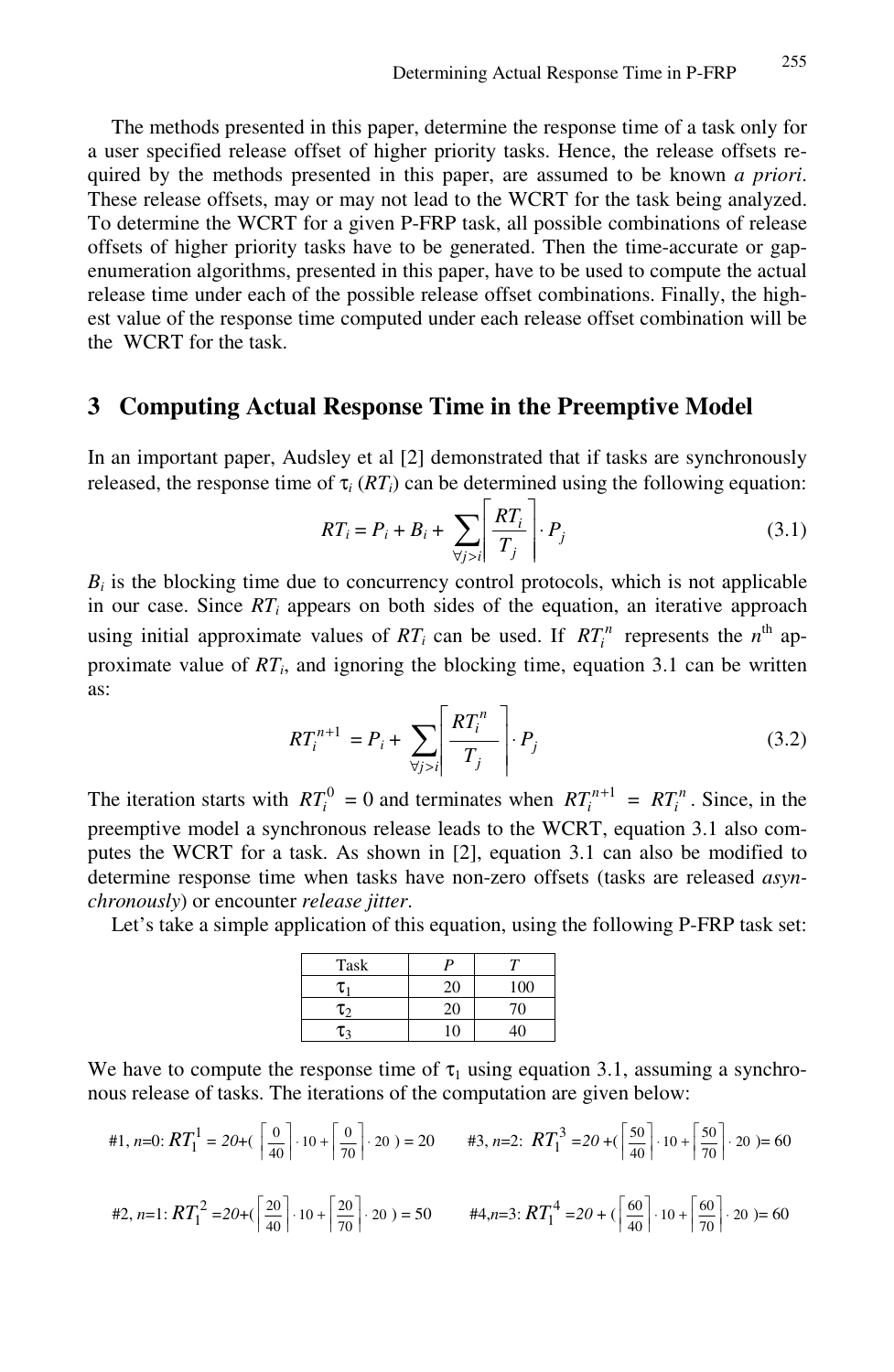Since,  $RT_1^3 = RT_1^4$ , the iteration will terminate giving us the response time for  $\tau_1$  as 60. In *Figure 1* we show how P-FRP processes the tasks in the time window  $T \big|_0^{100}$ , resulting in the response time of  $\tau_1$  as 70. Figure 1 also illustrates the fact that, even though the processing time of  $\tau_1$  if 20 and is known *a priori*, it takes a total processor time of 30 to complete processing due to an abort at time 40.



**Fig. 1.** Task execution graph showing  $\tau_1$  completing processing at time 70. T1, T2 and T3 represent tasks  $\tau_1$ ,  $\tau_2$  and  $\tau_3$  respectively.

### **3.1.1 Ras and Cheng's Modification for P-FRP**

An attempt to apply Audsley's method in P-FRP was made by Ras and Cheng in [17]. An abort cost to the original equation has been added. The modified equation is given as:

$$
WCRT_i = P_i + B_i + \sum_{\forall j \in hp_i} \left[ \frac{WCRT_i}{T_j} \right] \cdot P_j + \sum_{\forall j \in hp_i} \left[ \frac{WCRT_i}{T_j} \right] \cdot \max_{k=i} P_k \tag{3.3}
$$

*hp<sub>i</sub>* represents the set of tasks having a higher priority than  $\tau_i$ . The initial value for *WCRT<sub>i</sub>* is set to  $P_i$ . This equation computes the response time under a synchronous release. However, it could converge for only a few cases. Also, the authors' assertion that eq. 3.3 can compute the WCRT, is not quite correct. This is because in P-FRP a synchronous release is not guaranteed to lead to WCRT. Applying equation 3.3 to our example, and setting  $WCRT_1^0 = 20$ :

1: 
$$
WCRT_1^1 = 20 + (\left[\frac{20}{40}\right] \cdot 10 + \left[\frac{20}{70}\right] \cdot 20) + \left[\frac{20}{40}\right] \cdot 20 + \left[\frac{20}{70}\right] \cdot 20 = 90
$$
  
\n2:  $WCRT_1^2 = 20 + (\left[\frac{90}{40}\right] \cdot 10 + \left[\frac{90}{70}\right] \cdot 20) + \left[\frac{90}{40}\right] \cdot 20 + \left[\frac{90}{70}\right] \cdot 20 = 190$   
\n3:  $WCRT_1^3 = 20 + (\left[\frac{190}{40}\right] \cdot 10 + \left[\frac{190}{70}\right] \cdot 20) + \left[\frac{190}{40}\right] \cdot 20 + \left[\frac{190}{70}\right] \cdot 20 = 290$ 

This computation will go on indefinitely and will never converge.

Clearly, Audsley's method, and its modified version are not guaranteed to compute the actual response time in P-FRP, and a different approach is required.

A straightforward way for computing the response time in P-FRP, is to use a timeaccurate simulation that progresses through every time tick, and runs tasks based on the P-FRP execution model. Due to limited space, the pseudo-code for such an algorithm is given in [3]. The computational complexity of this algorithm is bounded by  $O((T_j - P_j) \cdot (n-j)^2 \cdot T_k^2)$ , derivation of which is also provided in [3].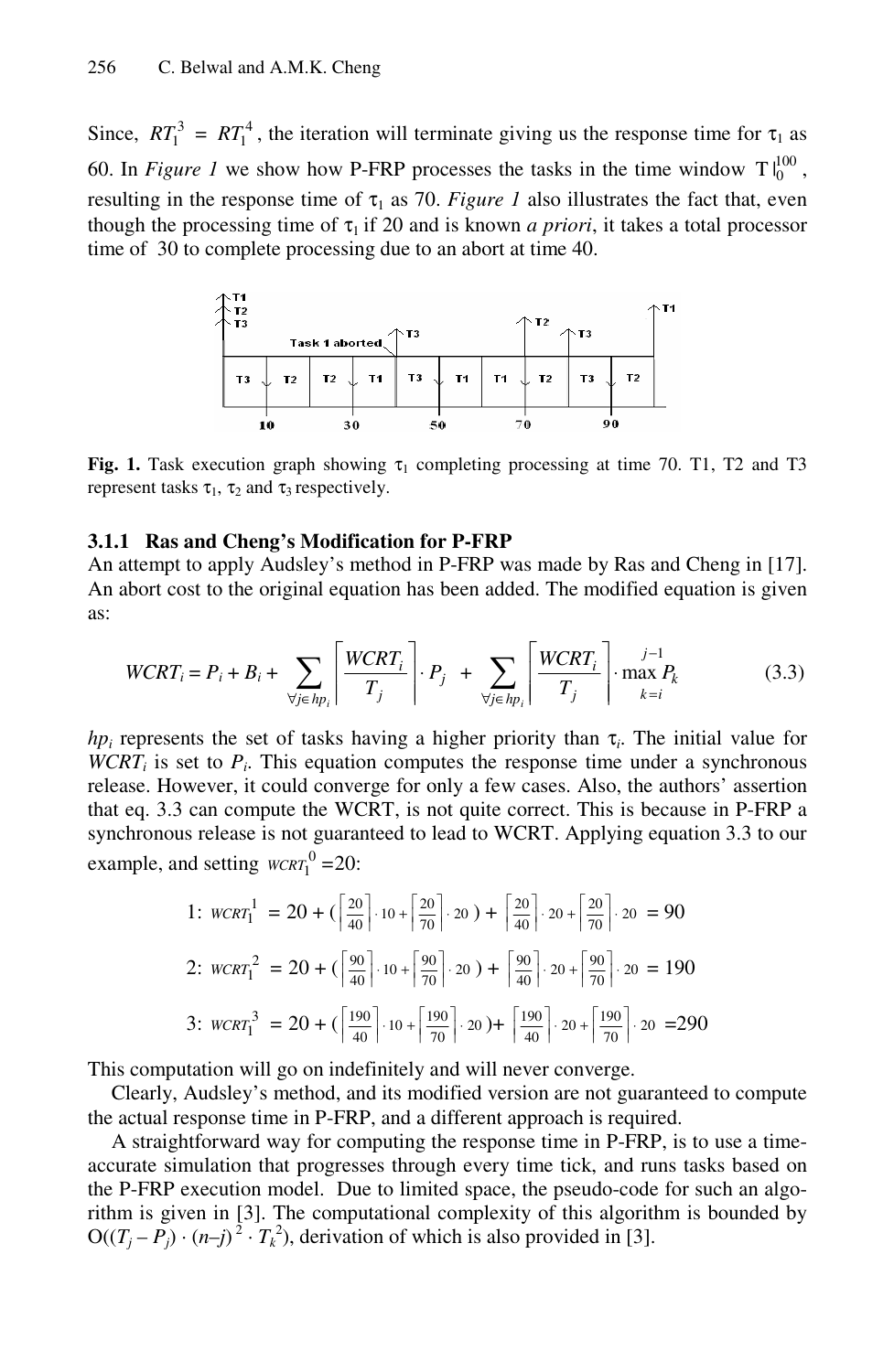## **4 Gap-Enumeration Method**

The time-accurate simulation method iterates through every time step till the response time of the task being analyzed is found. This approach is computationally intensive, since several iterations have to be performed. We present a different method using enumeration of *k*-gaps, based on the following characteristics of the P-FRP execution model. Due to limited space, we have not given proofs and detailed pseudo-code of some of our methods. These are available in [3].

**Lemma 4.1 [3, 5.1].** *A task*  $\tau_j$  *can be processed only in elements of the set*  $\sigma_j(T|_{t_1}^{t_2})$ *.* 

**Lemma 4.2 [3, 5.2].** *For task*  $\tau$ *j* to be schedulable, one *j*-gap of at least length  $P$ *j* will *exist between any two successive jobs of* τ*j*.

**Lemma 4.3 [3, 5.3].** *In the gap set*  $\sigma_j(T \mid_t^{t+T_j})$  $t^{+T_j}_{t}$  ) one element will be more than  $P_j$  for  $\tau_j$ *to be schedulable*.

The mechanism of the gap-enumeration method works as follows: Let, task set  $\Gamma_n$  =  $\{\tau_1, \tau_2, \ldots, \tau_n\}$ . We have to determine the response time of the first job of  $\tau_i$  (*RT<sub>i</sub>*) (*j* < *n*). Without loss of generality, assume all tasks are released at the same time as  $\tau$ (time 0). From lemma 4.1, we know that  $\tau_i$  can only be processed inside the elements of the set  $\sigma_j(T|_0^T)$ . These elements are all the *j*-gaps available after the processing of tasks  $\tau_n$  to  $\tau_{j+1}$ . From lemma 4.2, we know that one of the *j*-gaps in the time interval  $T\vert_0^{T_j}$ , has to be larger than  $P_j$  for  $\tau_j$  to be schedulable. We will first find the set  $\sigma_j(T|_0^{T_j})$ , and then search through this set for the first *j*-gap which is larger than  $P_j$ .  $\tau_j$ will be processed in this *j*-gap making the response time of  $\tau_i$  equal to  $t_1 + P_i$ , where  $t_1$ is the threshold of this *j*-gap.

To find  $\sigma_j(T|_0^T)$  we progressively analyze gap sets of all higher priority tasks. The *n*-gap that is available for  $\tau_n$  to run, is the entire length of the time interval  $T|_0^{T_j}$ . Hence,  $\sigma_n(T|_0^{T_j}) = \{ [0, T_j) \}$ . The first job of  $\tau_n$  will be released at time 0, and the second at time  $T_n$ . The  $m^{\text{th}}$  job of  $\tau_n$  will be released at  $(m-1)\cdot T_n$ . The  $(n-1)$ -gap left between the 1<sup>st</sup> and 2<sup>nd</sup> job is  $[P_n, T_n)$ . Similarly the  $(n-1)$ -gap left between the 2<sup>nd</sup> and  $3^{rd}$  job is  $[T_n+P_n, 2\cdot T_n)$ . Therefore,  $\sigma_{n-1}(T|_0^{T_j}) = \{[P_n, T_n), [T_n+P_n, 2\cdot T_n) \dots, [(m-2)\cdot T_n,$  $(m-1)\cdot T_n$ )  $\colon$   $(m-1)\cdot T_n \leq T_i$ .

We see that the gap set  $\sigma_{n-1}(T_{0}^{T_j})$  is created after accounting for the processing of all jobs of  $\tau_n$ , in the gap set  $\sigma_n(T|_0^{T_j})$ . Hence, the gap set  $\sigma_n(T|_0^{T_j})$  has been transformed by the processing of all jobs of  $\tau_n$  to result in  $\sigma_{n-1}(T|_0^T)$ . We use the gap transformation function to account for the processing of the current task, and get the gap set for the next lower priority task. Or,

$$
\sigma_{n\text{-}1}(\text{T}|_0^{T_j}) = \lambda \, (\sigma_n(\text{T}|_0^{T_j}), \Gamma_n).
$$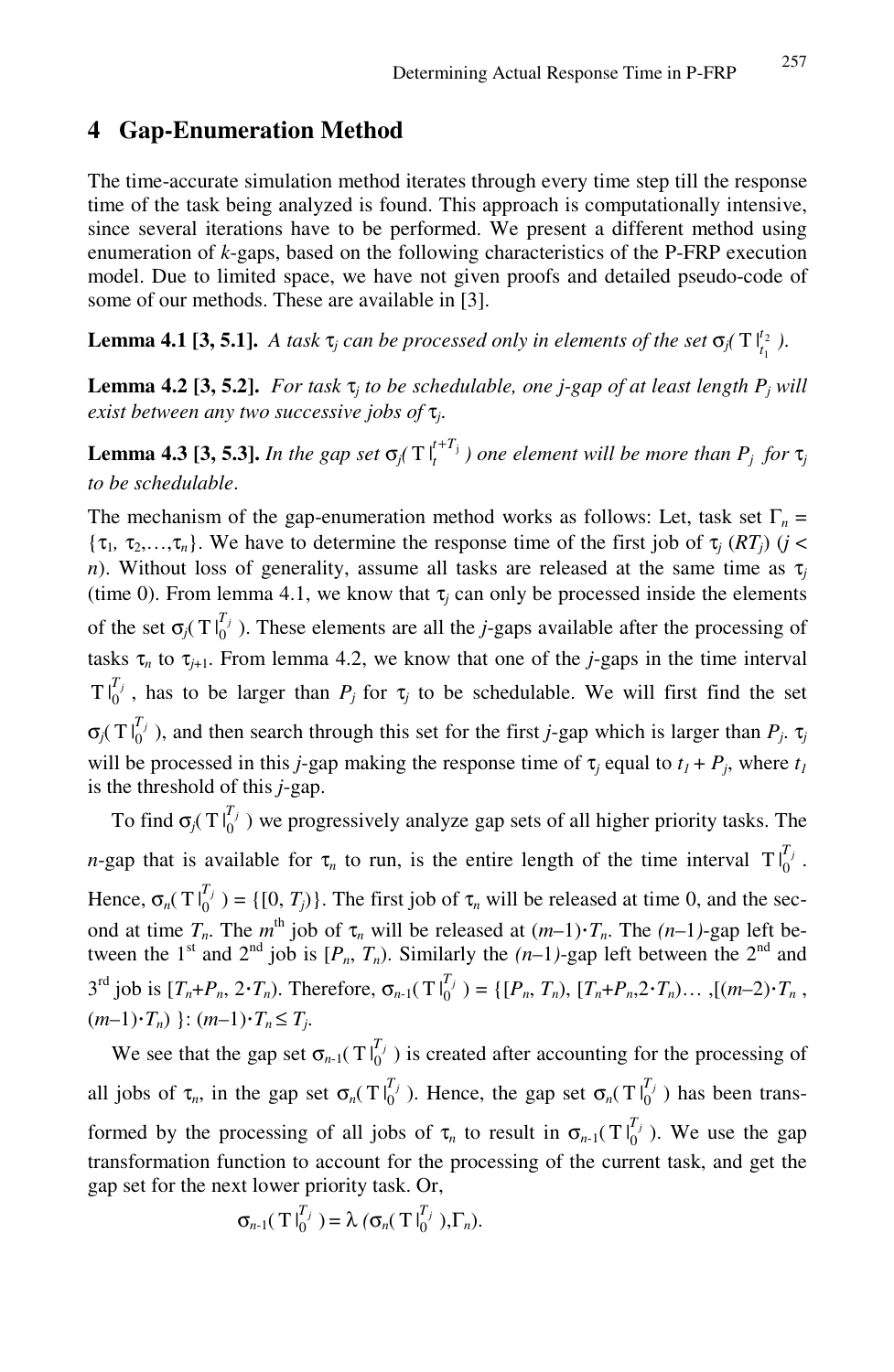

**Fig. 2(a).** 3-gap available for processing of  $\tau_3$ , **Fig. 2(b).** 2-gaps available for processing of  $\sigma_3(T \, \mathsf{I}_0^{100}) = \{ [0, 100) \}$ 

 $\tau_2$ ,  $\sigma_2$ (T $\vert_0^{100}$ ) = {[10,40), [50,80), [90,100)}



**Fig. 2(c).** 1-gaps available for processing of  $\tau_1$ ,  $\sigma_1(T \vert_0^{100}) = \{ [30,40), [50,70) \}$ 

From lemma 4.1, we know that  $\tau_{n-1}$  can only be processed in the gaps present in  $\sigma_{n-1}$  $T_1(T|_{0}^{T_j})$ . When we process all jobs of  $\tau_{n-1}$  in  $T|_{0}^{T_j}$ , some of the  $(n-1)$  gaps present in  $\sigma_{n-1}(T\vert_{0}^{T_j})$  will be used or reduce in size, leading to the formation of  $(n-2)$ -gaps. Hence, after accounting for the processing of all jobs of  $\tau_{n-l}$  in  $T|_{0}^{T_j}$ , the gap set  $\sigma_{n-l}$  $_{2}(T\int_{0}^{T_{j}})$  is created. The gap-transformation function can also be used to get the set  $\sigma_{n}$ .  $_2(T \vert_0^{T_j})$ . Hence,

$$
\sigma_{n-2}(\mathrm{T}|_{0}^{T_j}) = \lambda (\sigma_{n-1}(\mathrm{T}|_{0}^{T_j}),\Gamma_n)
$$

Similarly,

$$
\sigma_{n-3}(\mathrm{TI}_{0}^{T_j}) = \lambda (\sigma_{n-2}(\mathrm{TI}_{0}^{T_j}),\Gamma_n)
$$

$$
\cdots
$$

$$
\sigma_j(\mathrm{TI}_{0}^{T_j}) = \lambda (\sigma_{j+1}(\mathrm{TI}_{0}^{T_j}),\Gamma_n)
$$

Once  $\sigma_j(T \vert_0^{T_j})$  is available we use the gap search function to give us the first *j*-gap in which  $\tau$ <sub>*i*</sub> can complete processing. Hence,

Therefore,

$$
[t_1, t_2) = \mu(\sigma_j(T), P_j).
$$

$$
RT_j = t_I + P_j
$$

Let us illustrate this method by a simple case. Consider the example given in Section 3. Here,  $\Gamma_3 = {\tau_1, \tau_2, \tau_3}$  and  $T_1, T_2, T_3$  are 100,70,40 respectively. The processing times  $P_1$ , $P_2$ , $P_3$  are 20,20,10 respectively and all tasks are released at time 0. We have to determine the actual response time for  $\tau_1$ .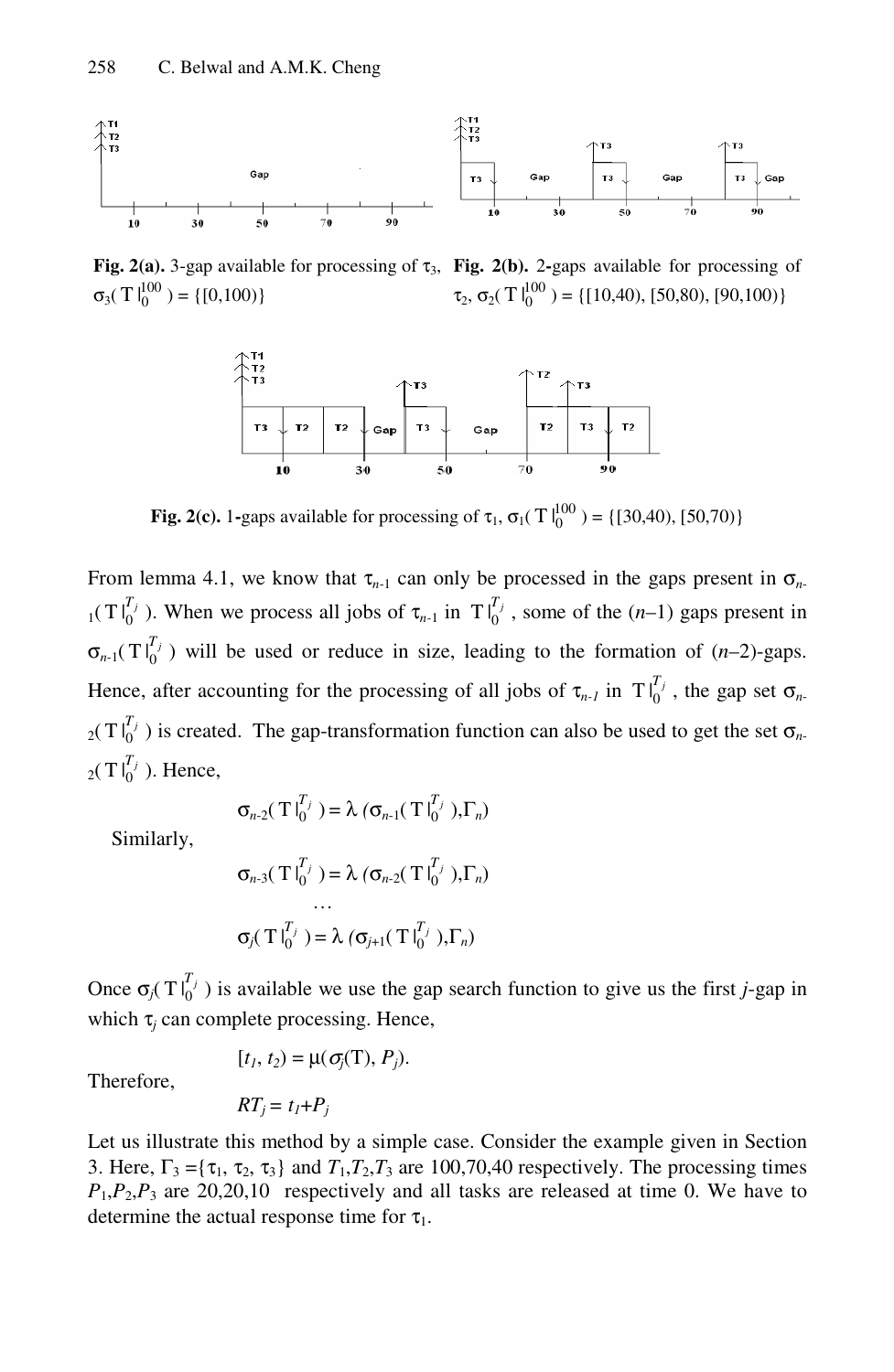In the time interval  $T \, \vert_0^{100}$ , the 3-gap available to process  $\tau_3$  is the entire length of the time interval period. Therefore,  $\sigma_3(Tl_0^{100}) = \{[0,100)\}$  (*Figure 2(a)*).  $\tau_3$  will be processed at times 0,40 and 80 leaving 2-gaps in between each job. Therefore,  $\sigma_2(T \vert_0^{100}) = \{ [ 10, 40), [50, 80), [90, 100) \}$  (*Figure 2(b)*). The first job of τ<sub>2</sub> is processed in the 2-gap [10,30), and the second job starts processing at time 70, but is aborted by second job of  $\tau_3$  at time 80.  $\tau_2$  will restart processing in the 2-gap [90,100). Hence,  $\sigma_1(T \vert_0^{100}) = \{ [30,40), [50,70) \}$  (*Figure 2(c)*). Since the length of the 1-gap [50,70) is more or equal to  $P_1$ ,  $\tau_1$  will complete processing in this gap. Therefore,

$$
RT_1 = 50 + 20 = 70.
$$

## **5 Algorithm to Determine Actual Response Time**

We now present an algorithm that can determine the actual response time of  $\tau_i$ , using the gap-enumeration method. The pseudo-code of the algorithm is given below. The algorithm takes  $\Gamma_n$  and  $\tau_j$  as input and returns the actual response time of  $\tau_j$ . In line 3, we assign an initial value to  $\sigma_n(T|_0^{T_j})$ . Between lines 4 to 7, we successively compute the gap sets  $\sigma_{n-1}(\text{T} \big|_0^{T_j})$  to  $\sigma_j(\text{T} \big|_0^{T_j})$ . Once the gap set for  $\tau_j$  is known, we retrieve the earliest *j*-gap larger than  $P_j$ , using the gap search function  $\mu(T|\mathbf{f}_0^{T_j}, P_j)$  (line 8), and then compute the response time of  $\tau$ <sub>*i*</sub> (line 10).

If *k*-gaps to process lower priority tasks are not present, then the task set is not schedulable. In line 6, we check if gaps to process the lower priority task are present. If an *i*-gap to process a task  $\tau_i$  is not present,  $-1$  is returned, signifying that the task set is not schedulable. A similar check in line 9 returns –1, if no *j*-gap is found to run τ*j*.

**Algorithm 5.1** 

1. input:  $\Gamma_n$ ,  $\tau_j$ 2. output:  $RT_j$  or  $-1$ 3.  $\sigma_n(T|_0^{T_j}) \leftarrow \{ [0, T_j) \}$ 4. loop  $i \in n$  to  $j+1$ 5. σi-1(  $T\mid_{0}^{T_{j}}$  )  $\leftarrow$ λ (σ<sub>i</sub>( $T\mid_{0}^{T_{j}}$ ),  $\Gamma_{n}$ ) 6. if( $|\sigma_{i-1}(T|_0^{T_j})| = 0$ ) return -1 7. end loop 8.  $[t_1, t_2) \leftarrow \mu(\sigma_j(T | \int_0^{T_j}) , P_j)$ 9. if $(t_1 < 0)$  return -1 10.  $RT_j = t_1 + P_j$ 11. return  $RT_i$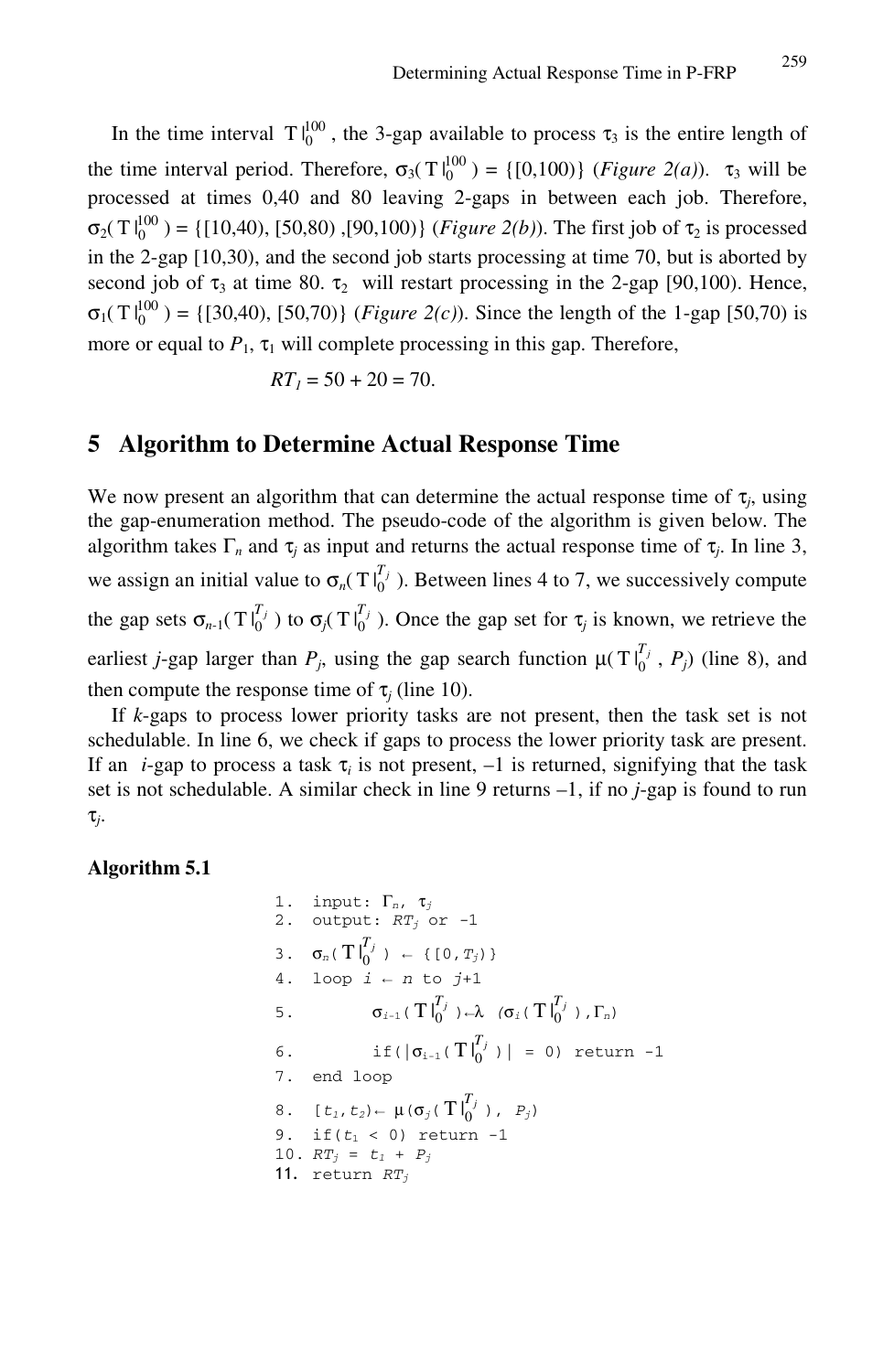## **5.1 Gap-Enumeration with Dynamic Window Size**

Algorithm 5.1 enumerates all the gaps present in the time window  $T\vert_0^{T_j}$ . In certain cases, the time window  $T\vert_0^{T_j}$  could be large and much higher number of gaps than required, could be enumerated. If  $T\vert_0^{T_j}$  is divided into smaller slices, the gapenumeration algorithm can be made more efficient. We can divide the time window  $T\vert_0^{T_j}$  into *m* windows  $(1 \leq m \leq T_j)$ , of size  $\vert \frac{T_j}{T_j} \vert$  $\overline{\phantom{a}}$  $\left|\frac{T_j}{m}\right|$  $\parallel$  $\mathsf{L}$  $\left| \frac{T_j}{m} \right|$  and enumerate the gaps starting  $\overline{\phantom{a}}$  $\mathsf I$ *Tj*

from window  $T\left|\frac{f}{m}\right|$  $\parallel$ *m*  $T \int_0^{m}$ . If no *j*-gap to run  $\tau_j$  is found, then the length of the window is progressively incremented by  $\left| \frac{J}{m} \right|$  $\overline{\phantom{a}}$  $\left|\frac{T_j}{m}\right|$  $\parallel$  $\mathsf{L}$  $\left| \frac{T_j}{m} \right|$ . A modified form of algorithm 5.1, which uses dynamic size windows is given in [3]. The time complexity of this algorithm is bounded by  $O(T_j \cdot (n-j) \cdot \cdot \cdot \cdot \cdot f_0^{T_j+1}) \cdot jobs_i \cdot \cdot \cdot \cdot f_1^{T_j+1} \cdot (T \cdot f_0^{T_j+1})$ , derivation of which is available in [3].

## **5.2 Gap-Transformation Function**

The gap transformation function  $\lambda(\sigma_i(T |_{0}^{L}), \Gamma_n)$ , for a task  $\tau_i$ , is an important component in determining the response time of tasks in P-FRP. It analyzes the gap-set  $\sigma_i(T|_0^L)$  for gaps in which  $\tau_i$  could be processed, changes those gaps and returns the transformed gap-set. The pseudo-code for the implementation of this function is available in [3].

## **5.3 Gap-Search Function**

The gap search function  $\mu(\sigma_k(T|\_0^L), P_k)$  does a simple search on  $\sigma_k(T|\_0^L)$  and retrieves the first  $k$ -gap whose size is larger than  $P_k$ . The algorithm for the search depends on the type of data structure used to store the gaps. Due to its guaranteed bounds for search and insertion time, we use a red-black tree (RB-tree) [5] to store the gap. A red-black tree, is a self balancing binary tree where each node has a color attribute of red or black. Other properties of a RB-tree are:

- The root node is black
- All leave nodes are black
- Children of every red node are black
- Path from leaf to root contain same number of black nodes

The gaps are stored in a RB-tree with threshold as the index. *Figure 3* shows the RBtree for a sample gap set:  $\sigma_k(T) = \{ [10, 40), [50, 80), [90, 100), [120, 140), [170, 190),$ [230,260), [300,320)}. The search function  $\mu(\sigma_k(T), P_k)$  is reduced to transversing the RB-tree from the left most leaf node (earliest gap), to the right most leaf node. The search order for the sample set based on node index is 10, 50, 90, 120, 170, 230, 300.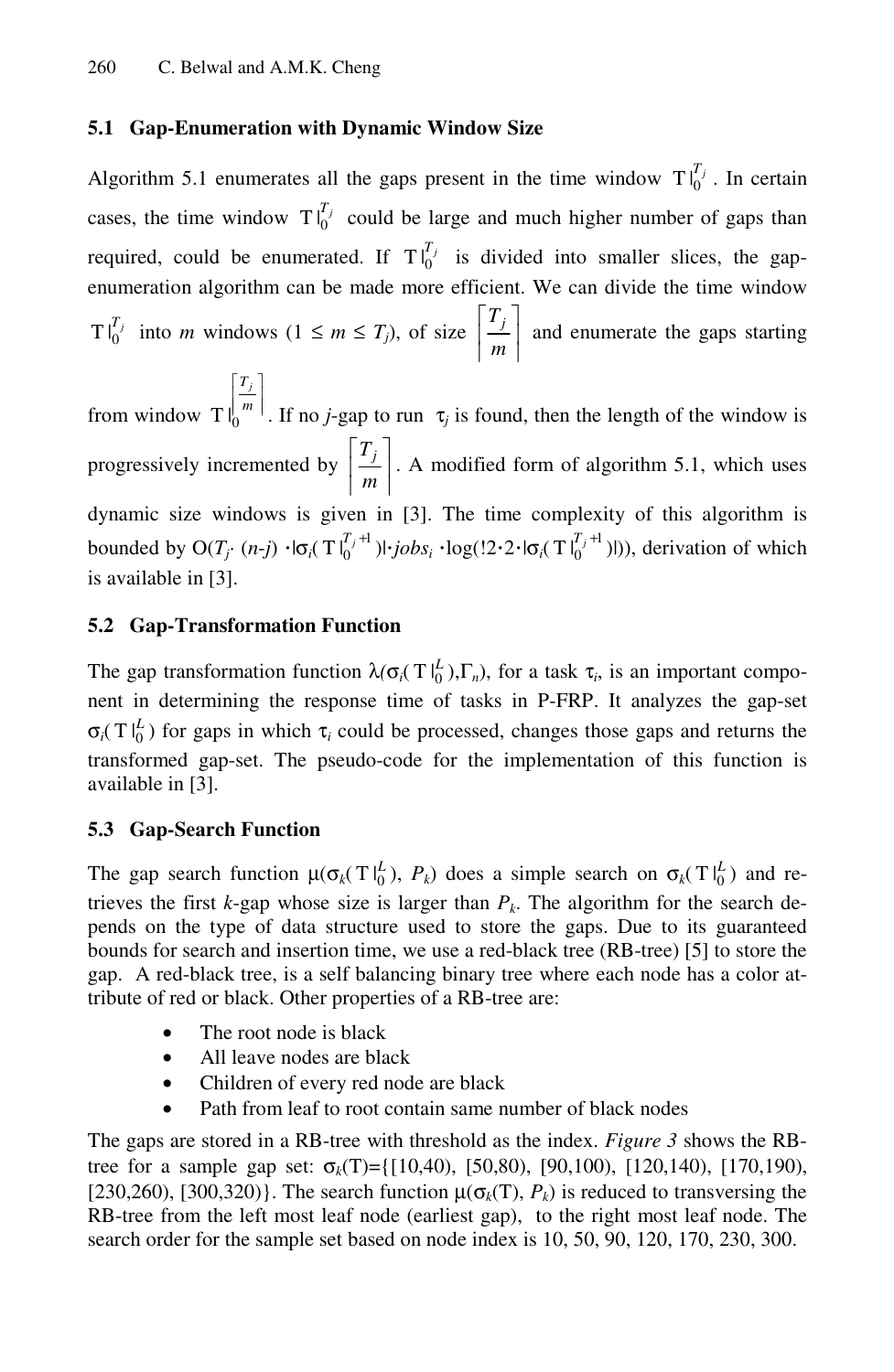

**Fig. 3.** RB-tree for sample gap set. The shaded nodes denote a black node while the non-shaded are red nodes. The null nodes do not contain any data.

### **6 Analysis**

Since the Time-accurate simulation (TAS) method is the only other known method for computing actual response time in P-FRP, we present an experimental analysis of the performance of the Gap-enumeration (GE) algorithm, relative to TAS. For every addition and deletion operation in the RB-tree, the computational step is incremented by log(*m*), where *m* is the dynamically changing size of the RB-tree. Using computational steps for performance measurement is sufficient for this analysis, as it gives us a distinct idea of time that each algorithm will take to give the desired results.

We randomly generated 3 groups (groups A, B and C) of 500 schedulable task sets. Task sets in group A have 3 tasks, group B, 5 tasks and group C, 7 tasks. Each of the task sets in each group is unique in the sense, that at least 1 task is different between any two task sets. The arrival period for each of the tasks in all the 3 groups were selected from the range [40,60], while the processing times were selected from [4,10]. All tasks were assumed to be released simultaneously and the response time of the lowest priority task  $(\tau_1)$  in each group was determined using the TAS and GE algorithms. In the GE algorithm, *m* was set to 1 for this analysis.

The difference in computational steps between the TAS and GE algorithms for task set of sized 3,5 and 7 are shown in *figures*  $4(a)$ , $5(a)$  and  $6(a)$ . The  $\Delta$  in the *y*-axis is given as:

 $\Delta$  = Computational Steps in TAS - Computational steps in GE

It can be seen clearly that GE takes less number of computation steps as compared to the TAS algorithm. The delta values tend to increase as the number of tasks present in the set increase. This could be attributed to a generally larger response time when the number of tasks are high. In *figures 4(b)*, *5(b) and 6(b)* we show the relation between response time and  $\Delta$ . It is clear, that as the response time increases, the delta values increase showing that the GE algorithm becomes much more efficient relative to TAS. Additional results of out analysis are available in [3].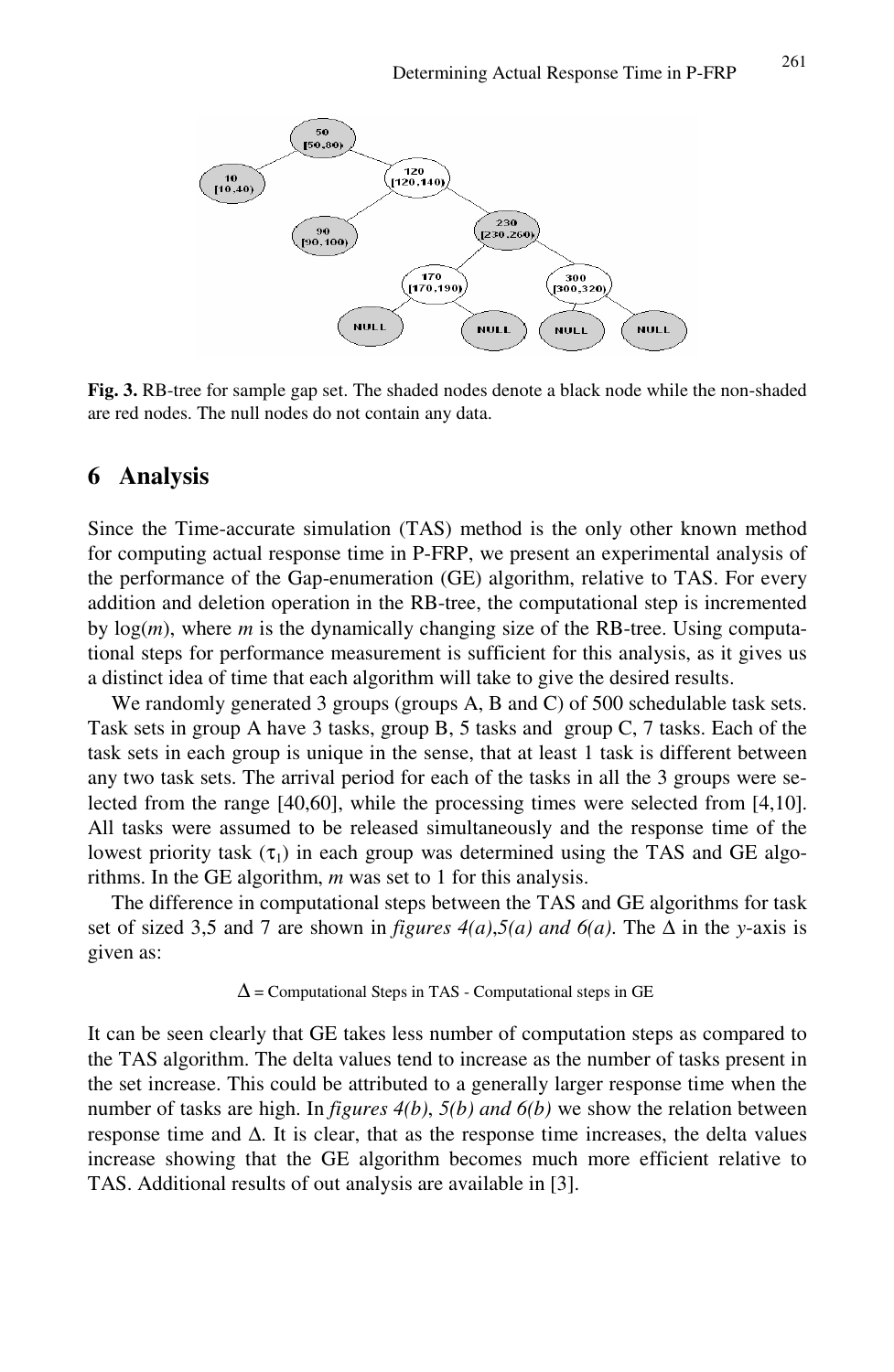

tasks sets with 3 tasks



**Fig. 5(a).** *Delta* (Steps TAS – Steps GE ) for **Fig. 5(b).** *Delta* (Steps TAS – Steps GE ) vs. tasks sets with 5 tasks



**Fig. 6(a).** *Delta* (Steps TAS – Steps GE ) for **Fig. 6(b).** *Delta* (Steps TAS – Steps GE ) vs. tasks sets with 7 tasks



**Fig. 4(a).** *Delta* (Steps TAS – Steps GE ) for **Fig. 4(b).** *Delta* (Steps TAS – Steps GE ) vs. response time for tasks sets with 3 tasks



response time for tasks sets with 5 tasks



response time for tasks sets with 7 tasks

## **7 Related Work**

Response time analysis was first studied by Joseph and Pandya [12] and fixed priority scheduling was independently studied by Audsley et al [2]. In [2], an iterative method to compute actual response time in the preemptive model is given. Kaibachev et al [13] present a basic response time analysis for P-FRP by placing restrictions on execution times of higher priority tasks. The authors have derived the response time bound of a task, as equal to its arrival period. Ras and Cheng [17] have presented response time analysis and have compared the performance of P-FRP execution with priority inversion strategies. The authors present a method to derive upper bound on response time by extending the iterative method developed by Audsley et al [2]. However, as shown in this paper, this method is unusable for most task sets. The flaw is that the authors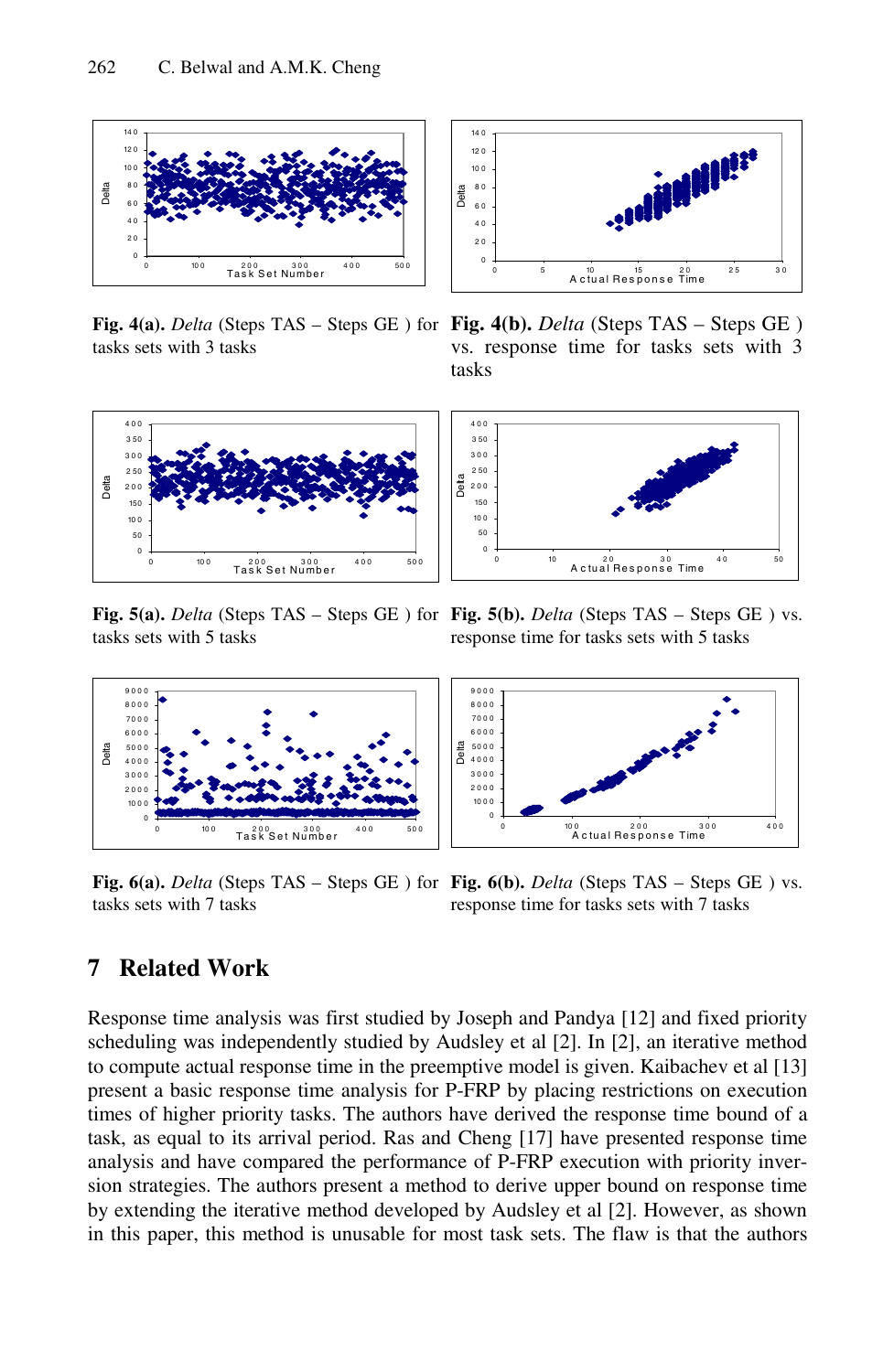make explicit assumptions on the abort cost from higher priority tasks. The abort cost is different for individual task sets and cannot be generally applied. Both [13, 17] do not define any method to compute actual response times for P-FRP.

Transactional memory systems have been described by Herlihy and Moss [11]. Response time analysis for transaction memory using dynamic scheduling for multiprocessor systems has been done by Fahmy et al [8]. Davis and Burns [6] derive upper bounds on response time for fixed priority scheduling building upon the work done by Bini and Baruah [4]. Anderson et al [1] do response time analysis of the lock-free mechanism. Lock-free is a mechanism to avoid priority inversion [18] the implementation of which is via an unconditional loop that terminates when the necessary updates to the shared resource are complete. The schedulability conditions given for fixed-priority scheduling in [1] assume a constant 'extra computation time' in case of a failed update. If we consider this equivalent to an abort cost in P-FRP it cannot be a constant as the abort cost varies for every task. Comparisons between transaction memory based systems and lock-free processing and benefits of the former have been shown in Herlihy and Moss [11].

### **8 Conclusions and Future Work**

A common method for determining actual response time in the preemptive model cannot be applied to the execution model of P-FRP, due to the abort of preempted tasks. A straightforward approach is to run a time accurate simulation of the P-FRP execution model. However the time complexity of this approach is high and, therefore it is not feasible in most practical situations.

The gap-enumeration method is a different approach for computing actual response time in the P-FRP execution model. Comparisons with the time-accurate method show that the gap-enumeration method is much more efficient than the former. For P-FRP systems with numerically higher response times, the gap-enumeration method offers engineers a fast alternative for the computation of actual response times. The performance of this method is directly proportional to the number of *k*-gaps present in the system. The number of *k*-gaps has no impact on the time accurate simulation method, whose computational complexity is primarily governed by the number of time steps that have to be covered.

While the gap-enumeration algorithm is faster than the time-accurate simulation, it is clearly not as efficient as Audsley's method [2]. However, we feel that due to the abort nature of tasks, computing response time using fixed iterations on a mathematical expression, as developed by Audsley et al, might not be feasible for P-FRP. Hence, algorithm based approaches, such as the gap-enumeration method, are perhaps, the only way to compute actual response time in P-FRP.

We have presented the gap-enumeration algorithm in its simple form. Several changes could be made to improve the efficiency of this method. The main computational cost incurred by the gap-enumeration method is during insertion, deletion and search of the data structure used to store *k*-gaps. A hash table could be used in conjunction with the RB-tree to index the locations of *k*-gaps thereby making the search, insertion and deletion operation more efficient. In ongoing work, we are also exploring a method where a 2-dimensional array is used to keep track of gaps created for each task.